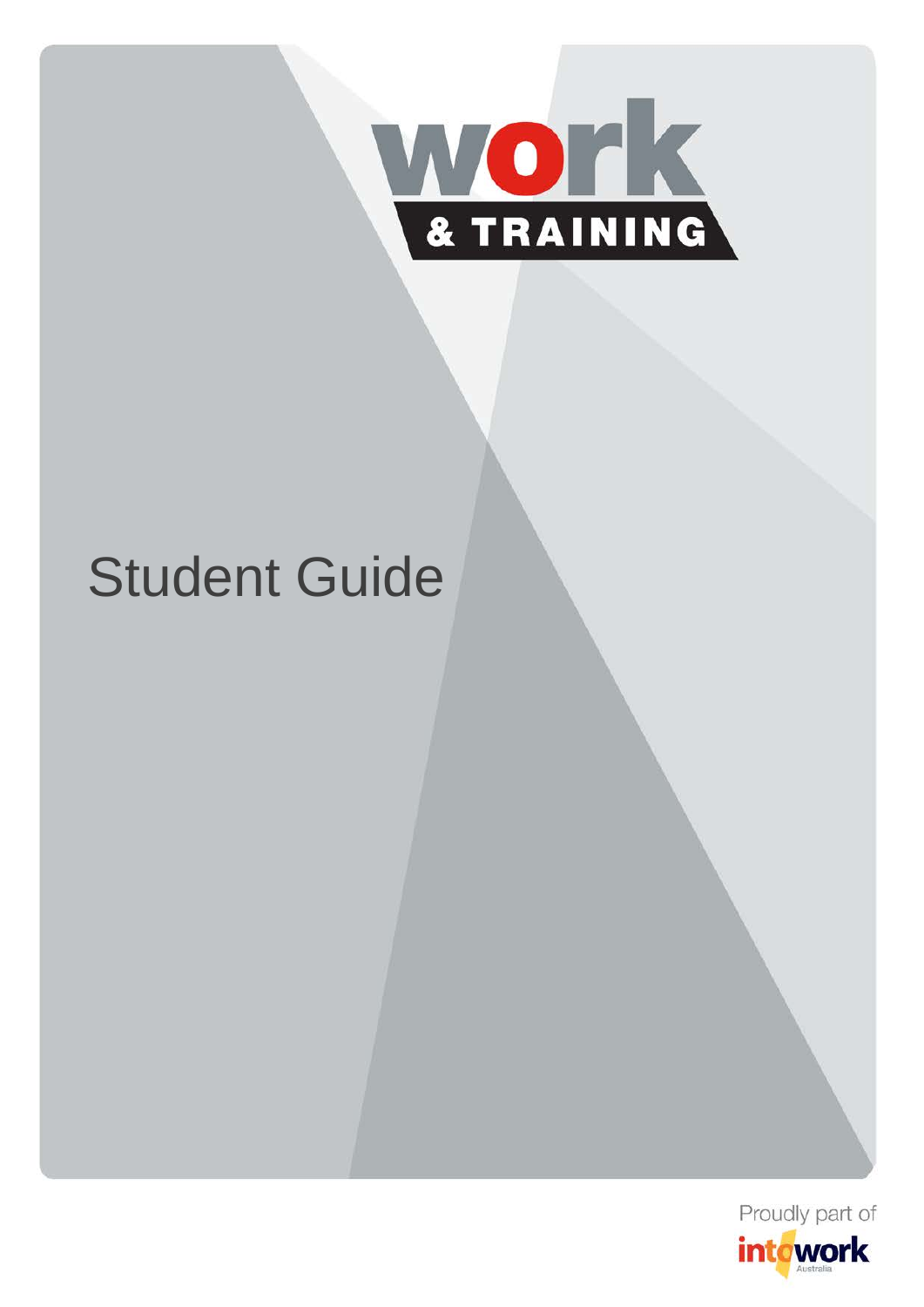# Contents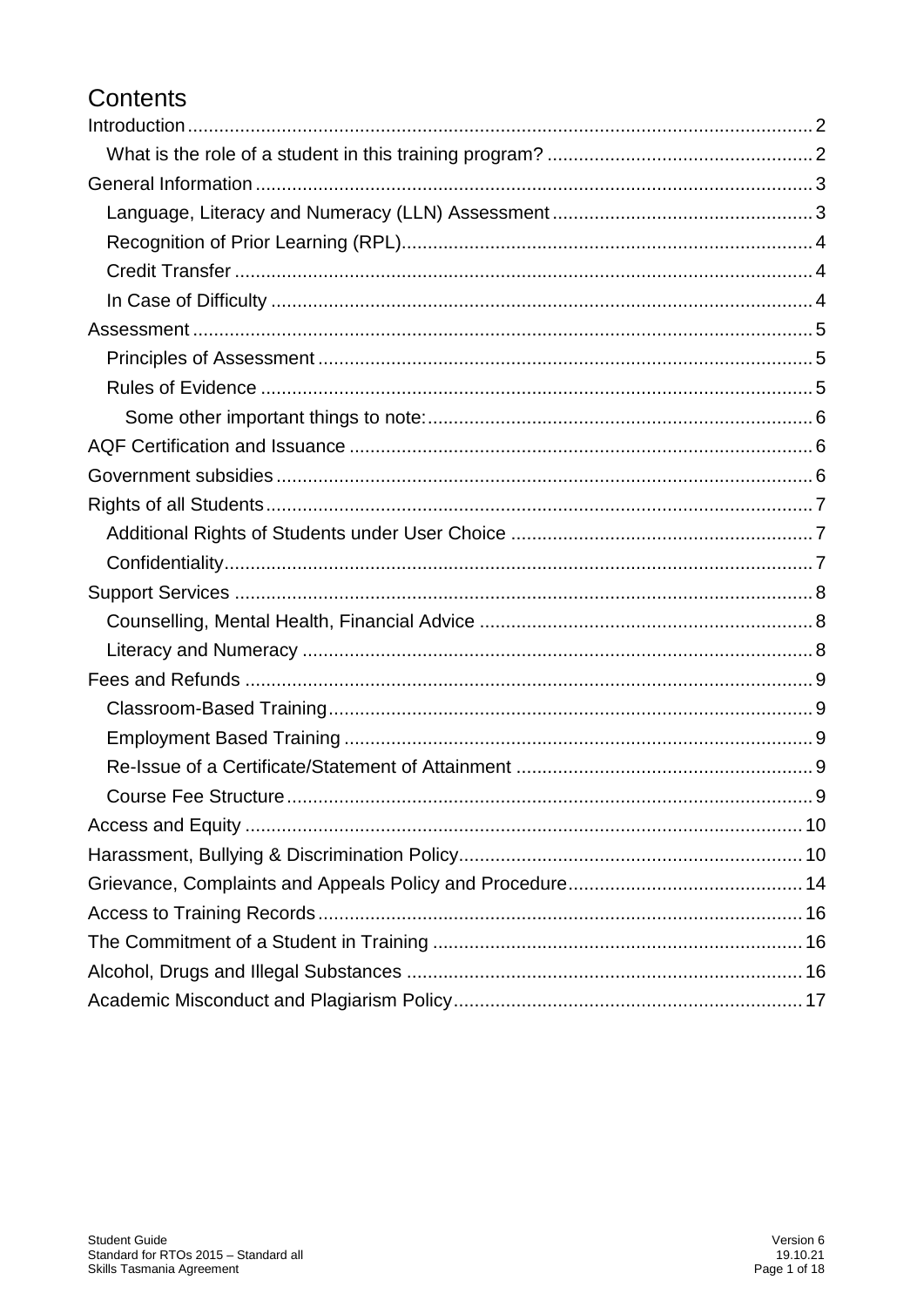# <span id="page-2-0"></span>Introduction

## <span id="page-2-1"></span>**What is the role of a student in this training program?**

This training program's main focus is on-the-job training or preparation for the workplace. This means that new skills and knowledge are being learned as part of everyday work or in preparation for work placement. This method of learning is very much a partnership between you, your employer (if applicable) and your Training Consultant (trainer).

It is the responsibility of the student to be an active learner and use every opportunity to listen, read, and practise, observe, ask questions and keep up-to-date records of what is achieved (this becomes your evidence).

Your trainer and employer are there to provide all the support and encouragement required, but it is important that you take responsibility for your own learning.

Before commencing it is important that:

- The requirements of the qualification are understood
- Existing skills and knowledge are identified
- A training plan is developed in consultation with your trainer.

You will have already been provided with a course information sheet for your chosen qualification. It details (amongst other things):

- The name and code of the qualification you are undertaking
- Estimated duration
- Delivery location/s
- Delivery mode
- Work placement arrangements (if applicable).

Throughout the process it is important that:

- Documented evidence is provided to demonstrate the required skills and knowledge
- Physical evidence of work is collected to keep (e.g. work samples of day-to-day activities)
- Regular feedback on progress is sought from the workplace representative and trainer.
- For pre-employment students, it is expected that you attend all scheduled training sessions and complete all assessments within the agreed time-frames.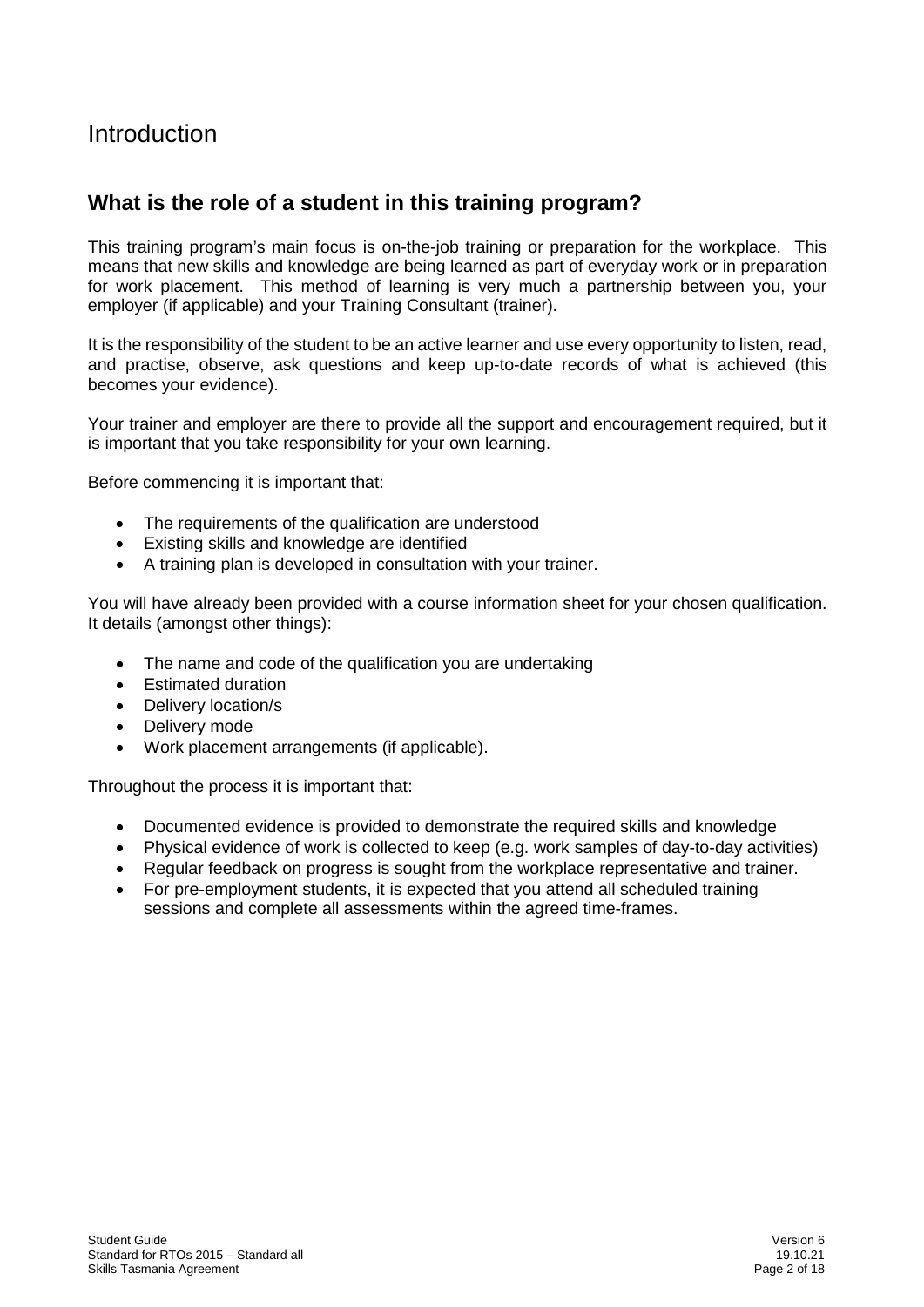# <span id="page-3-0"></span>General Information

Please note the following:

Work & Training applies comprehensive selection processes to ensure that:

- The qualification is the most appropriate pathway for you
- Where required, police checks are confirmed
- Language, Literacy and Numeracy (LLN) skills are appropriate for the qualification or that appropriate support is available
- Where applicable, the workplace is appropriate for the undertaking of the qualification and that employer support requirements are met.

# <span id="page-3-1"></span>**Language, Literacy and Numeracy (LLN) Assessment**

In order to ensure that we can maximise the training and assessment outcomes of students, it is our responsibility to ensure that we are able to meet the needs of individuals.

This includes the facilitation of a Language, Literacy and Numeracy Assessment (LLN) at the time of (or prior to) enrolment. This is used to confirm the respective skills of students in these areas and – importantly – to identify any support requirements.

Should support needs be identified**,** the trainer will speak to you to discuss the nature of the need. This could include; additional coaching or one on one tutorials; increasing the number of on-site visits to provide extra guidance and context to unit/s being studied; where requested – facilitate contact with one of the external support services listed in this Student Guide under *[Support](#page-8-0)  [Services](#page-8-0)*.

Alternative training pathways may also be recommended where appropriate.

Alternatively, should a student wish to make contact with the support service themselves, they may do so using the listings provided under *[Support Services](#page-8-0)*.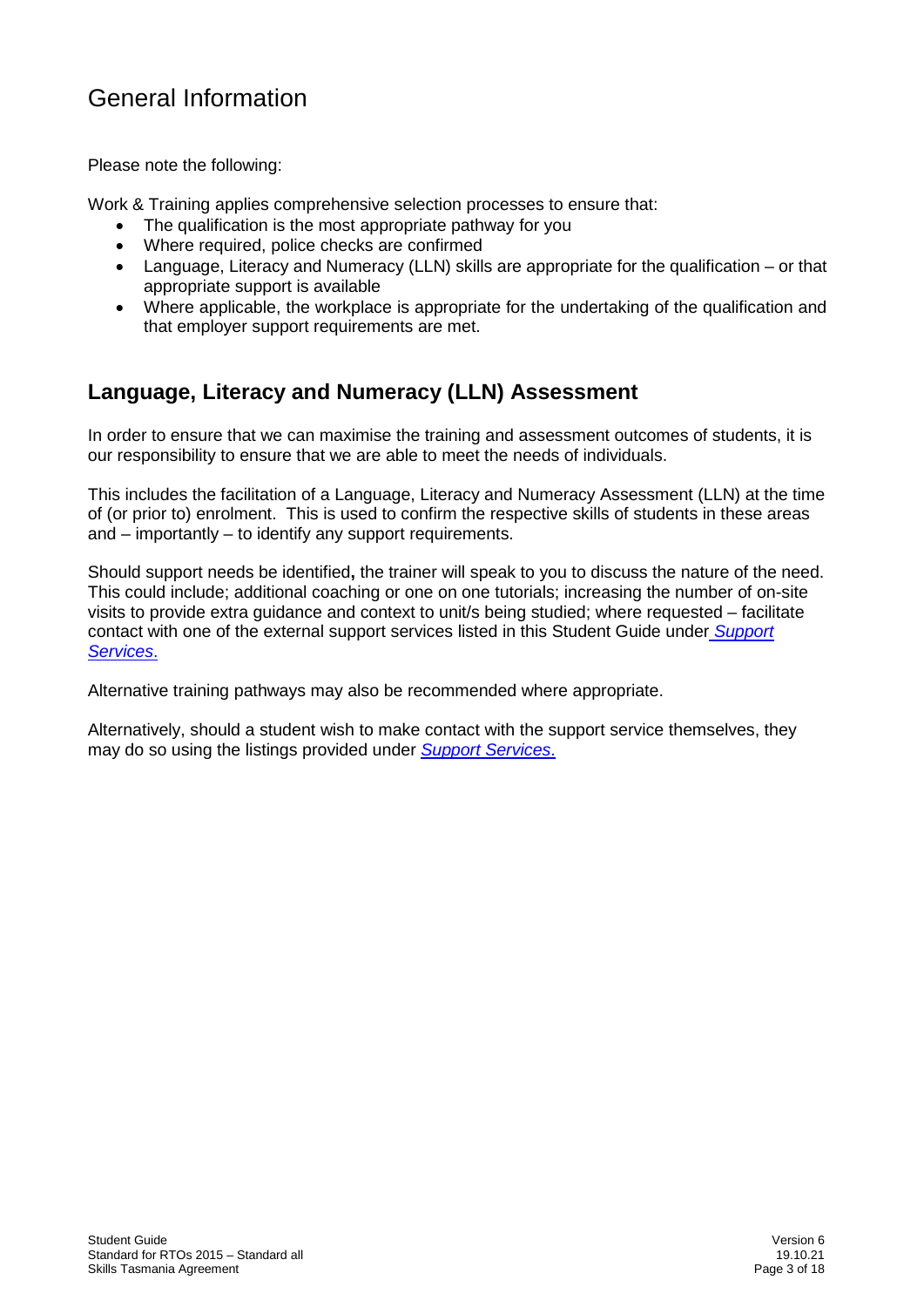# <span id="page-4-0"></span>**Recognition of Prior Learning (RPL)**

This allows for existing knowledge and skills to be assessed in the achievement of part – or all – of the units of competency within the qualification.

This usually involves participating in an assessment task/s that allows the trainer to make an objective decision on the existing skills and knowledge demonstrated, and the degree to which they satisfy the required outcomes.

If competency is demonstrated, Recognition of Prior Learning is awarded. If skills gaps are identified, further learning is undertaken to address these gaps until competency is achieved.

# <span id="page-4-1"></span>**Credit Transfer**

Work & Training will accept nationally-recognised VET credentials issued by another Registered Training Organisation (RTO) based in any state/territory of Australia. The credential may be a statement of attainment for specific units of competency or it may be a complete qualification such as a certificate or diploma. A student's USI transcript is also a validate way to authenticate training undertaken by the student..Please discuss this with your trainer if you feel this applies to you.

## <span id="page-4-2"></span>**In Case of Difficulty**

If the information set out in this guide is followed and all parties are clear about the roles of those involved, it will support the ability to work steadily through the learning program.

**For workplace employed students:** It is important to remember not to wait for one of our regular visits. Call straight away, and if they can't help over the phone, the trainer will schedule a visit. The trainer is there to do everything possible to ensure support for the achievement of the qualification.

**For pre-employment students:** Your trainer will be in a position to monitor your progress as you progress through your course. However, if you experience any difficulties that may impact on your ability to progress or anything else you need support with, please let your trainer know immediately.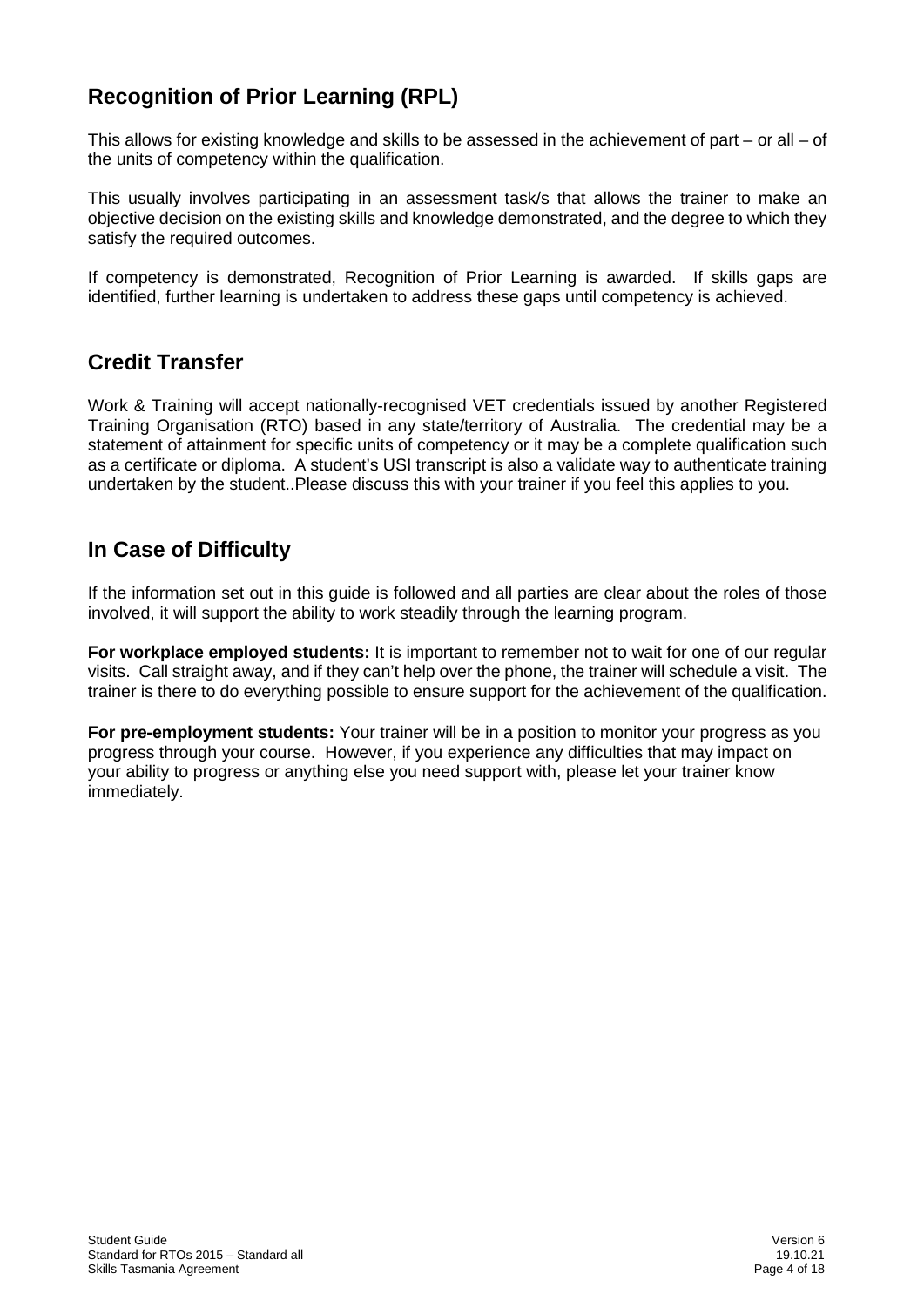# <span id="page-5-0"></span>Assessment

As a Registered Training Organisation (RTO) in Australia, we are regulated by the Australian Skills Quality Authority (ASQA). We are required to comply with the Standards for Registered Training Organisations 2015.

A key focus of the standards in to ensure that assessment is conducted in accordance with the Principles of Assessment and the Rules of Evidence. This means that if you are enrolled in a unit of competency or qualification, we are required to assure that your assessment meets the following criteria in order to demonstrate effective assessment practice:

#### **Clause 1.8 (Standards for RTOs 2015)**

The Registered Training Organisation implements an assessment system that ensures that assessment (including recognition of prior learning):

- complies with the assessment requirements of the relevant training package or vocational education and training accredited course; and
- is conducted in accordance with the Principles of Assessment and the Rules of Evidence summarised below.

## <span id="page-5-1"></span>**Principles of Assessment**

#### **Fairness**

The learner is fully informed about the assessment process and their needs are considered. Where appropriate, reasonable adjustments are applied by the Registered Training Organisation

#### **Flexibility**

Assessment is flexible to the learner, reflecting their individual needs and use a range of assessment methods.

#### **Validity**

Any assessment decision of the Registered Training Organisation is justified, based on the evidence of performance of the individual learner against the requirements of the unit of competency.

#### **Reliability**

Evidence presented for assessment is consistently interpreted and assessment results are comparable irrespective of the assessor conducting the assessment.

*For a full description of the Principals of Assessment go here: <https://www.asqa.gov.au/standards/training-assessment/clauses-1.8-to-1.12> .*

## <span id="page-5-2"></span>**Rules of Evidence**

#### **Validity**

The assessor is assured that the learner has the skills, knowledge and attributes as described in the module or unit of competency and associated assessment requirements.

#### **Sufficiency**

The assessor is assured that the quality, quantity and relevance of the assessment evidence enables a judgement to be made of a learner's competency.

#### **Authenticity**

The assessor is assured that the evidence presented for assessment is the learner's own work.

#### **Currency**

The assessor is assured that the assessment evidence demonstrates current competency. This requires the assessment evidence to be from the present or the very recent past.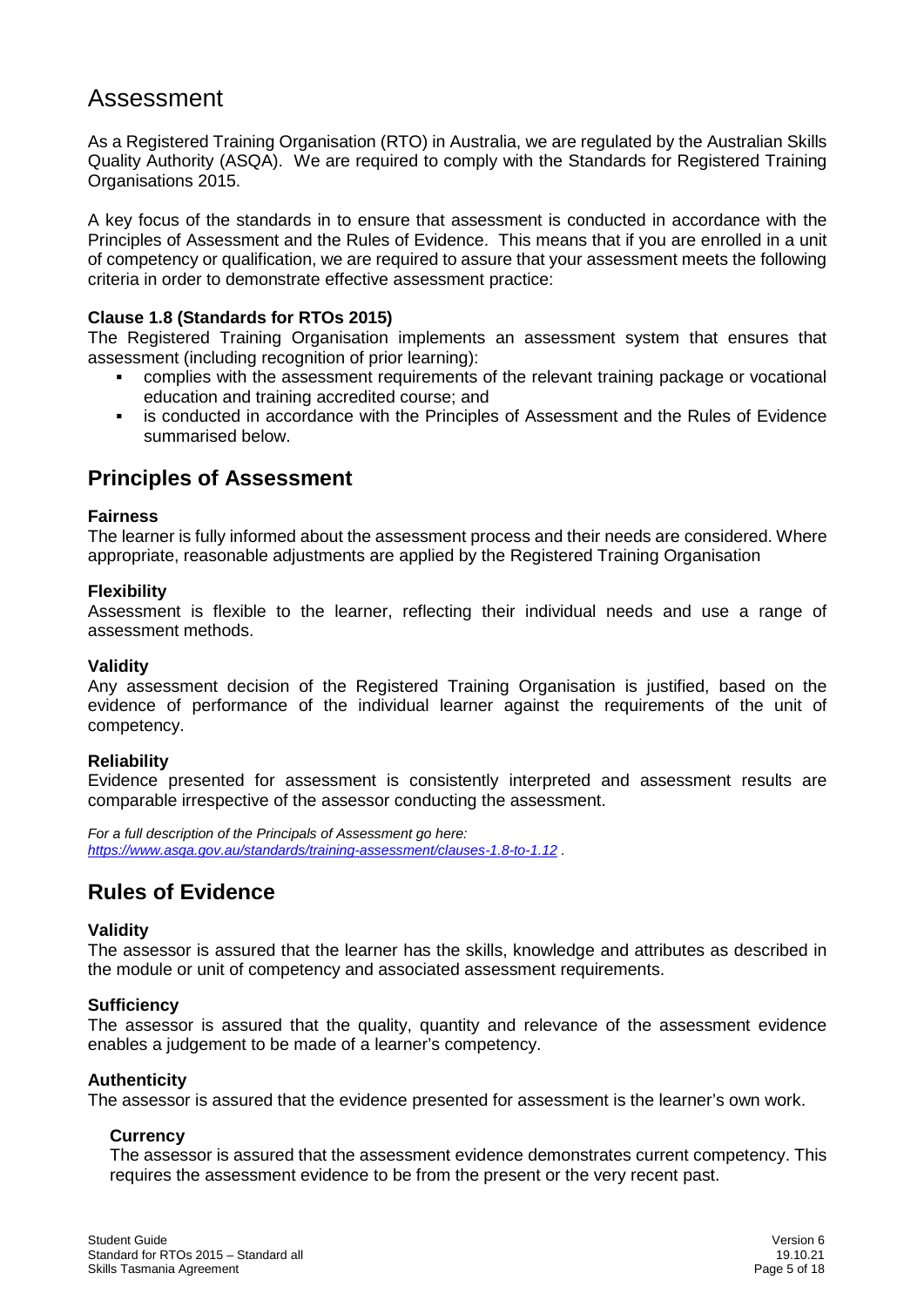## <span id="page-6-0"></span>**Some other important things to note:**

- You are entitled to have your existing skills and knowledge assessed prior to commencing training through a Recognition of Prior Learning process as described in [Recognition of Prior](#page-4-0)  [Learning \(RPL\) a](#page-4-0)bove.
- Group activities may occur for some practical learning or research activities. However, all students are to be assessed individually against their own performance or submitted work.

# <span id="page-6-1"></span>AQF Certification and Issuance

As a Registered Training Organisation registered in Australia as part of the Australian Qualifications Framework, we are required to ensure that Statements Of Attainment (for single or multiple units as part of a qualification) or Certificates/Diplomas (for full qualifications) are only issued to students who have been assessed as meeting training package requirements according to the information above.

In addition, all students are required to hold a Unique Student Identifier (USI) in order for certification to be issued. If you don't already have one, you will be asked to apply for (with appropriate support if needed) one as part of the enrolment process. If you do already hold a Unique Student Identifier, we will ask you to provide it to us so that it can be verified against the national register and recorded with your enrolment and results details.

# <span id="page-6-2"></span>Government subsidies

Funding may be available through Federal and State funding bodies. Please refer to your Training Consultant for eligibility of funding options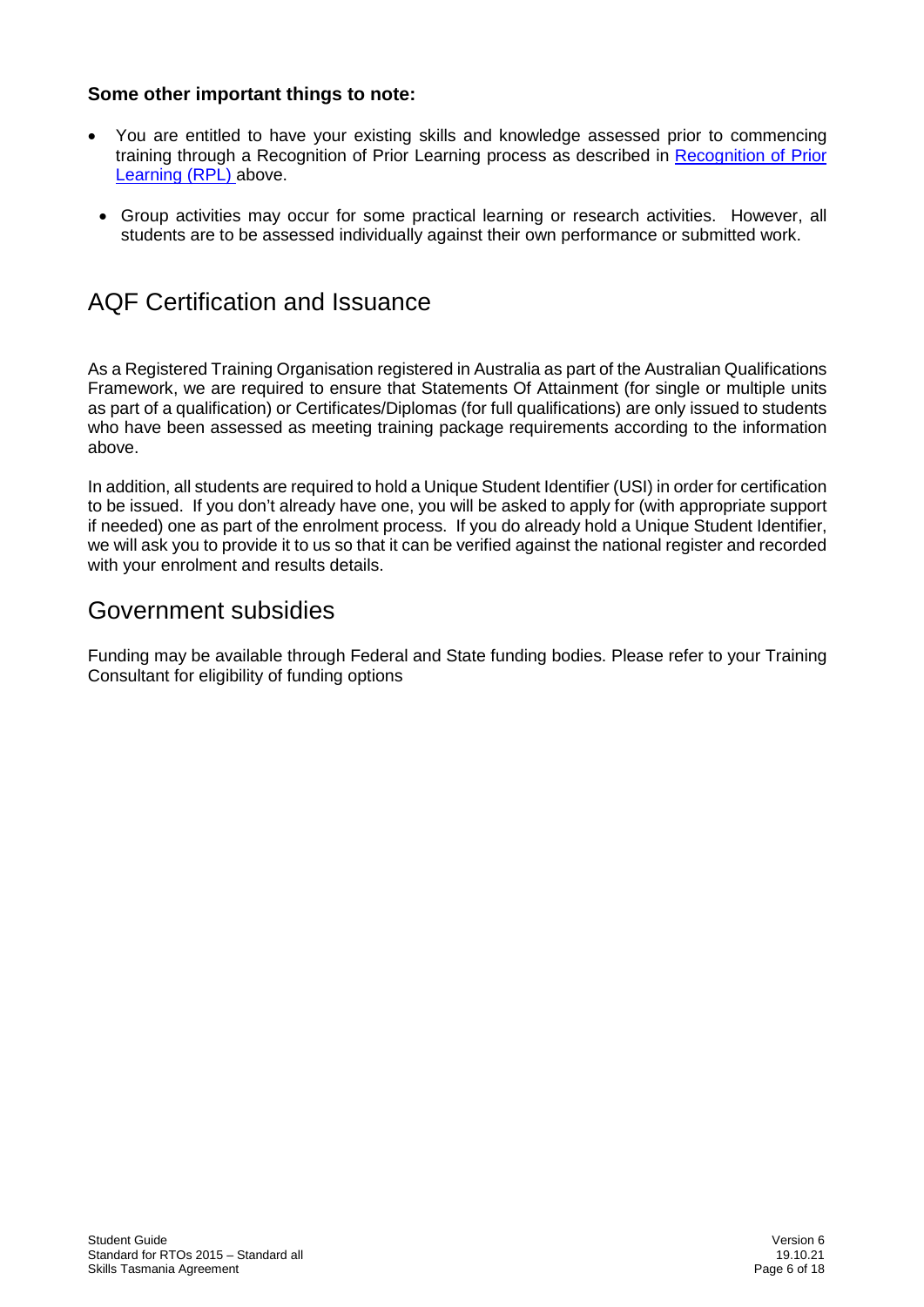# <span id="page-7-0"></span>Rights of all Students

- To be provided with accurate and sufficient information to assist you in making informed decisions – e.g. your enrolment and learning experience
- Be treated fairly and with respect
- Learn in an environment free of discrimination and harassment
- Have referral to various services such as counselling and language support if required
- Be informed of assessment procedures; and
- Be informed of complaints and grievance procedures.

# <span id="page-7-1"></span>**Additional Rights of Students under User Choice**

Students have a right to negotiate about:

- Selection, content and sequencing of units of competency and/or modules
- Timing, location and mode of delivery
- Training Consultant
- Who conducts the assessment
- How the training is evaluated.

# <span id="page-7-2"></span>**Confidentiality**

Students must respect the confidentiality of all students, members of the public, colleagues and staff of the workplace.

Be aware not to discuss the following:

- anything read at work in official documents;
- any information entered into the computer;
- any information which has been discussed within hearing; and
- any information discussed on the telephone.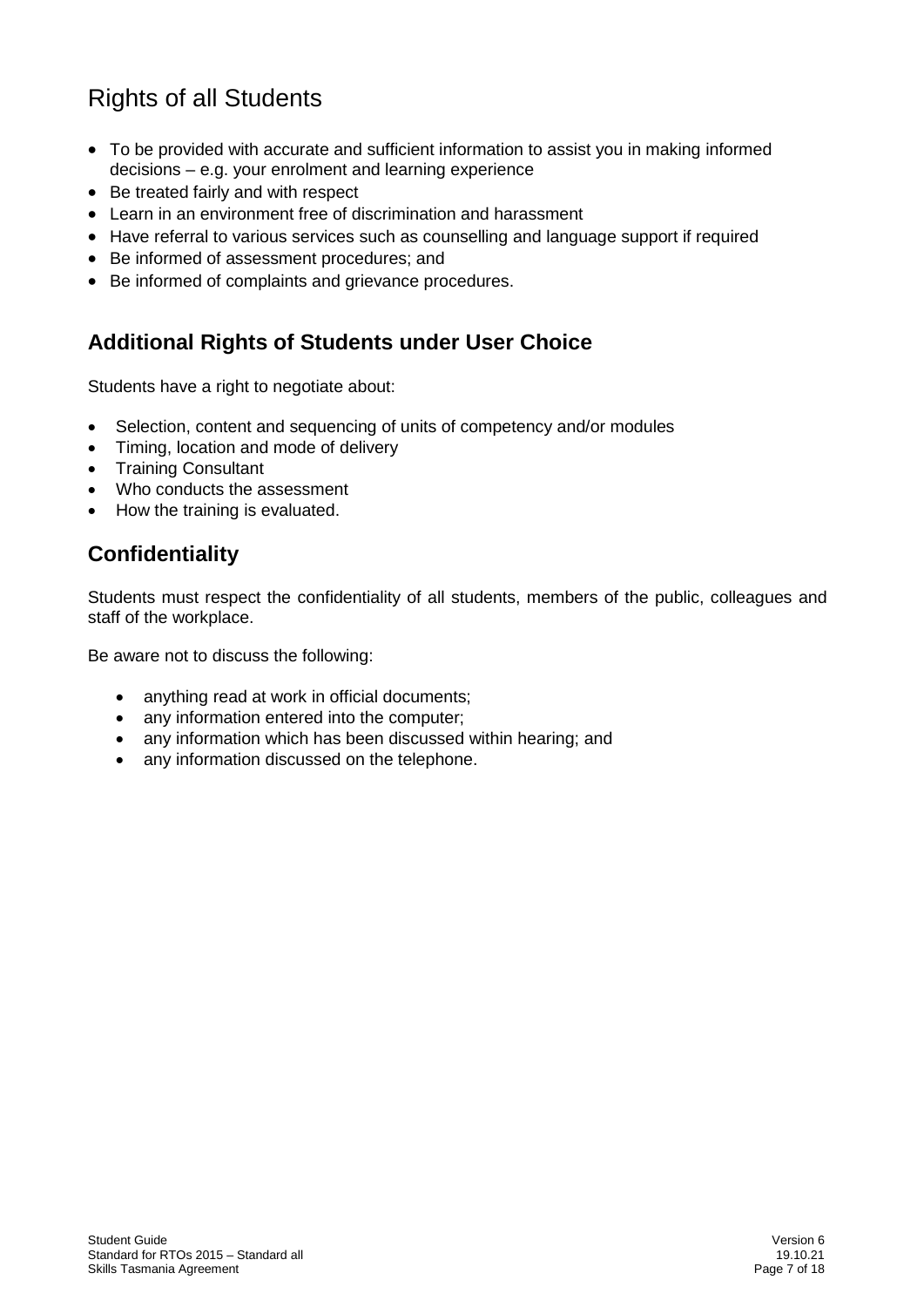# <span id="page-8-0"></span>Support Services

Work & Training is committed to ensuring that students enrolled in training have opportunities to access support relating to their specific needs, including issues relating to training and assessment and those of a personal nature. Work & Training facilitates access to a range of external support services, including (but not limited to):

- Literacy and Numeracy Please refer to below Libraries Tasmania sites
- Counselling, Mental Health, Financial Advice. Please refer to list below

There are no costs to the student in the identification of support needs and the accessing of appropriate support services.

## <span id="page-8-1"></span>**Counselling, Mental Health, Financial Advice**

Work & Training offers all employees access to an Employee Assistance Program through Assure Programs. They can offer personal counselling for employees and family members, mentoring, critical incident management and debriefing, mediation and dispute resolution. These services are provided by suitably qualified professionals and connections with the service are totally confidential. No referral is required, just contact Assure Programs on

1800 808 374 to arrange an appointment or [book online](https://intowork.us1.list-manage.com/track/click?u=652ae4c8b4d3a2532950ab349&id=21be028f5c&e=89fa9171f8) <https://assureprograms.com.au/>

Other places to find assistance are:

- Hobart City Mission 6215 4200
- Catholic Care Hobart 6278 1660, Launceston 6232 0600, Devonport 6423 6100
- Lifeline 13 11 14; [www.lifeline.org.au](http://www.lifeline.org.au/)
- Beyond Blue 1300 224 636; [www.beyondblue.org.au](http://www.beyondblue.org.au/)
- Mindspot 1800 61 44 34; [www.mindspot.org.au](http://www.mindspot.org.au/)
- Or visit<https://www.findhelptas.com.au/>

The trainer will facilitate contact on behalf of the student if requested. In all cases, the trainer will monitor the effectiveness of the support provided in relation to their training and assessment activities. Should future needs be identified, it is the responsibility of the trainer to ensure that access to appropriate support mechanisms is provided.

## <span id="page-8-2"></span>**Literacy and Numeracy**

Please refer to Libraries Tasmania information below, or go to <https://libraries.tas.gov.au/Pages/Home.aspx>

| Location                     | <b>Phone</b> | Location                    | <b>Phone</b> |
|------------------------------|--------------|-----------------------------|--------------|
| <b>Bridgewater Library</b>   | 6165 5446    | Kingston Library            | 6165 6208    |
| Burnie Library               | 6477 7402    | Launceston Library          | 6777 2446    |
| Devonport Library            | 6478 4230    | Rosny Library               | 6165 6448    |
| George Town Community<br>Hub | 6702 6090    | Scottsdale Library          | 6778 8586    |
| <b>Glenorchy Library</b>     | 6165 5493    | Queenstown Library          | 6495 1530    |
| Hobart Library               | 6165 5597    | Tas Tafe (South)            | 6165 6083    |
| Huonville Library            | 6121 7010    | Tas Tafe (North/North West) | 6477 7499    |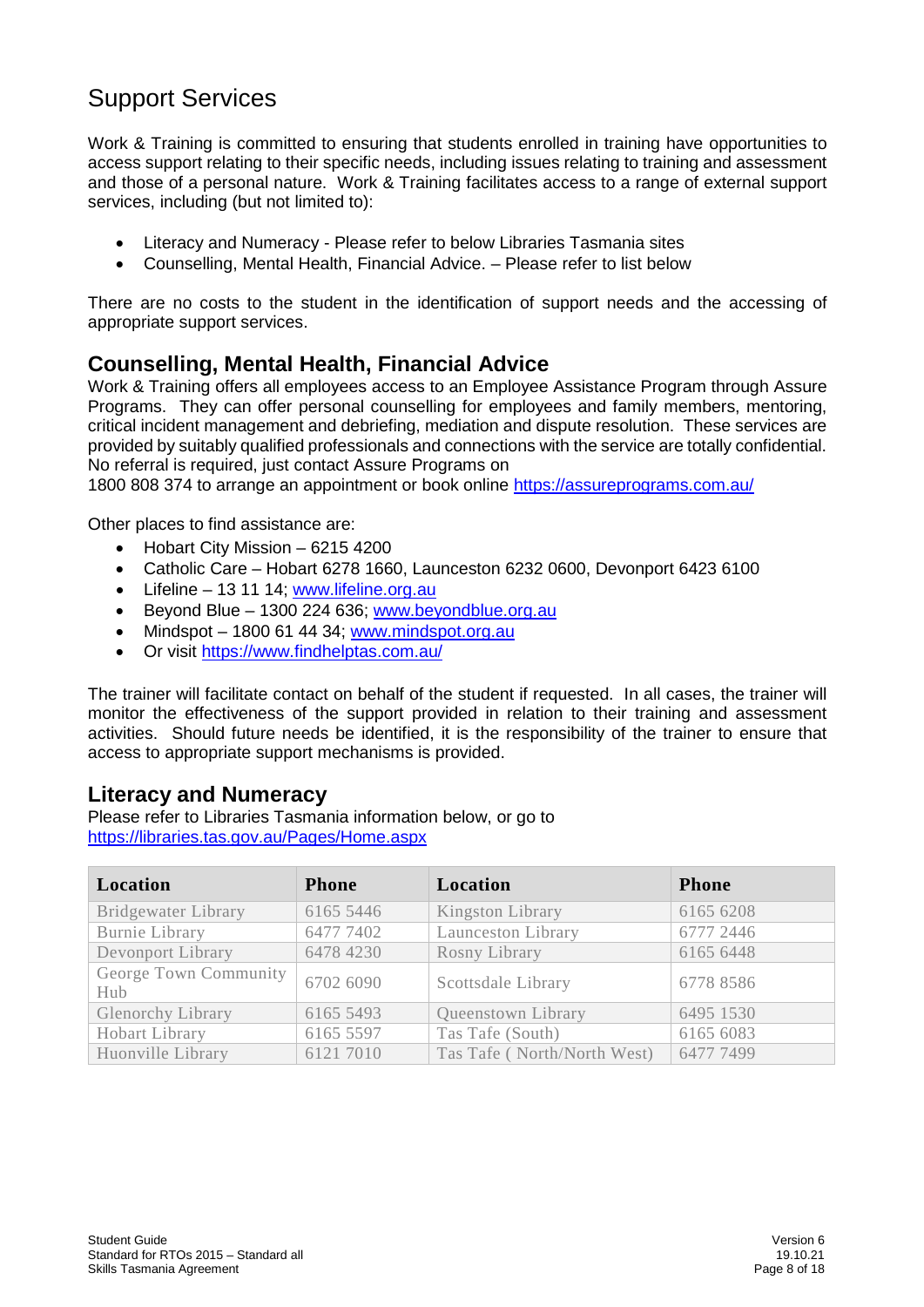# <span id="page-9-0"></span>Fees and Refunds

## <span id="page-9-1"></span>**Classroom-Based Training**

Should a student need to cancel an enrolment, a full refund will be given if advice is received in writing at least 10 working days prior to commencement of the course. If the student cancels within 10 working days prior to the commencement of the course, fifty per cent (50%) of the total course cost fee will be refunded.

The full fee will apply to any subsequent cancellation or non-attendance on the course. The substitution of another student up to the start date is permitted. If the proposed student does not attend the course and they have not advised in writing before the commencement of the course start date, full payment for non-attendance still applies.

Work & Training reserves the right to cancel a course if circumstances necessitate. If the course is cancelled, we will advise all students and a full refund of paid fees will be made.

## <span id="page-9-2"></span>**Employment Based Training**

Should a student need to cancel an enrolment, a full refund will be given if advice is received in writing at least 10 working days prior to commencement of the qualification.

If the student cancels after having commenced the qualification, full payment of the service fee applies.

Work & Training reserves the right to transfer a course to another RTO if circumstances necessitate, in this instance fees paid in advance will be refunded, minus the cost of delivery of the number of competencies that have been achieved.

If we accept a transfer of qualification from another RTO, a service fee will be charged.

Refunds must be requested in writing to the Training Services Manager.

## <span id="page-9-3"></span>**Re-Issue of a Certificate/Statement of Attainment**

A request for re-issue of a Certificate/Statement of Attainment is to be directed to administration and each re-issue will be charged \$35.

## <span id="page-9-4"></span>**Course Fee Structure**

Please refer to relevant course information sheet.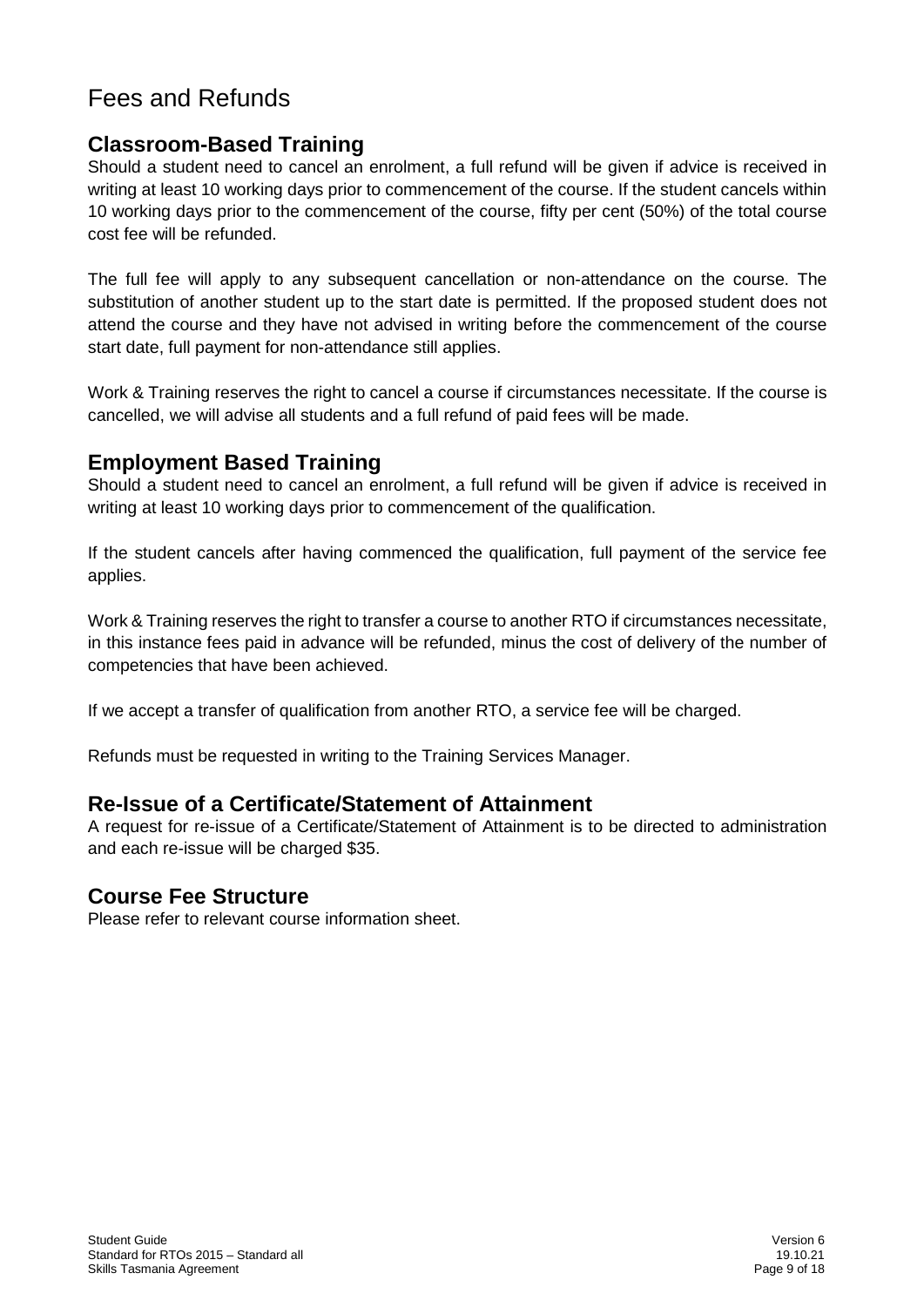# <span id="page-10-0"></span>Access and Equity

Work & Training is an equal opportunity organisation. All employees and students are to be treated based on merit without regard to race, age, sex, marital status, nationality, descent, ethnic or ethnoreligious background.

# <span id="page-10-1"></span>Harassment, Bullying & Discrimination Policy

Work & Training is committed to ensuring that the working and training environment is free from harassment, bullying and discrimination.

Harassment, bullying and discrimination are illegal and will not be tolerated under any circumstances.

Disciplinary action will be taken against any employee or training participant who breaches this policy.

## **1. Scope**

This policy applies to:

- all employees of Work & Training;
- all members of the Work & Training Board:
- all host businesses;
- all contractors: and
- all other people in our workplace and training facilities.

## **2. Objectives**

Work & Training aims to:

- Create a working and training environment that is free from harassment, bullying and discrimination and where all people are treated with dignity, courtesy and respect;
- Implement training and awareness raising strategies to ensure that people covered by this policy know their rights, responsibilities and incident reporting procedures;
- Provide an effective procedure for dealing with allegations, grievances and complaints based on the principles of natural justice;
- Treat all issues raised in a sensitive, fair, timely and confidential manner;
- Guarantee protection from victimisation and reprisals;
- Encourage the reporting of behaviour which breaches the Harassment, Bullying and Discrimination Policy and
- Promote appropriate standards of conduct at all times.

#### **3. What is discrimination?**

Direct discrimination takes place when a person treats another person with an attribute less favourably than they would treat a person without such an attribute.

Indirect discrimination takes place when a person imposes a condition, requirement or practice which is unreasonable and has the effect of disadvantaging a person with an attribute more than a person without such an attribute.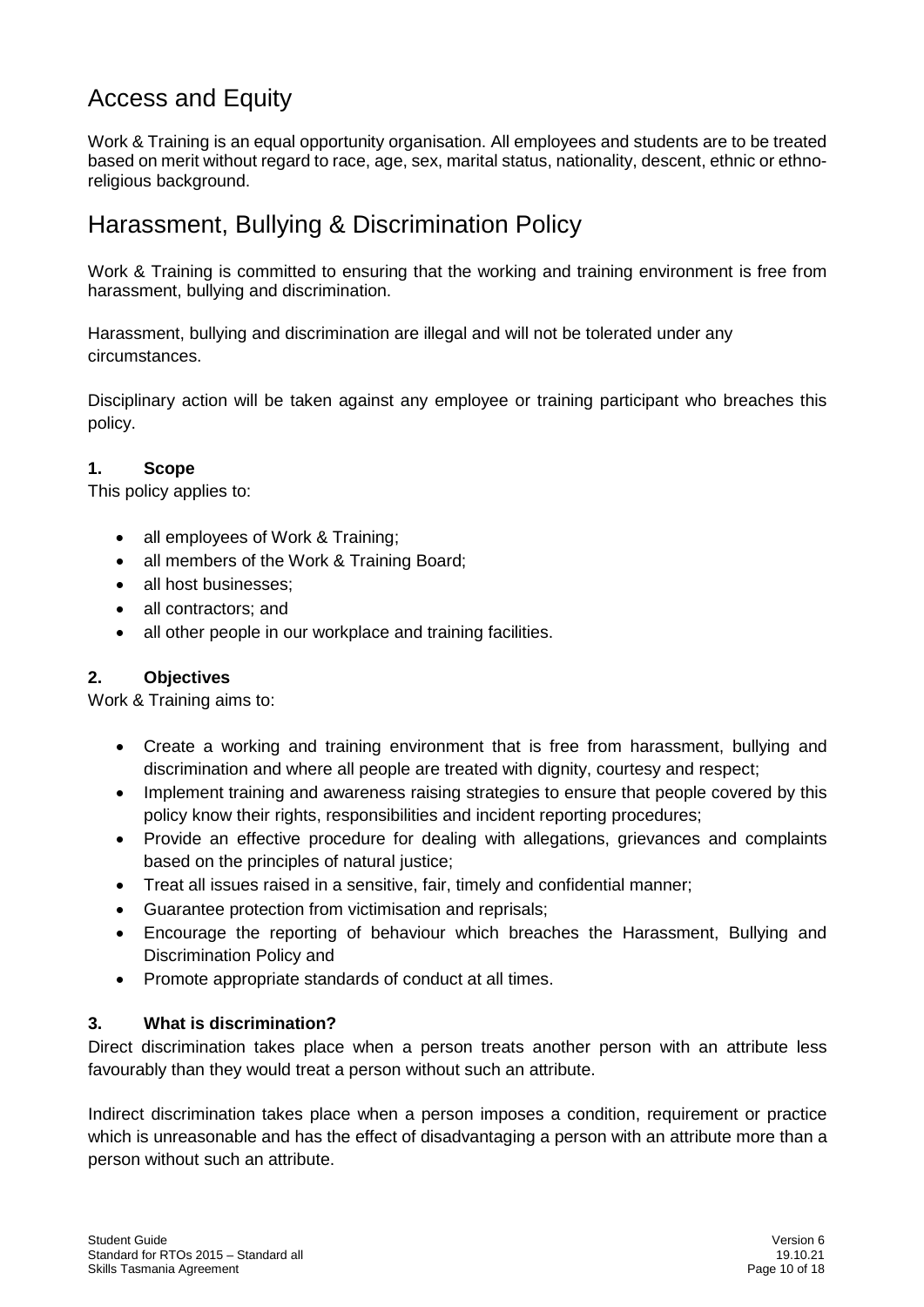Attributes include, but not limited to:

- race; age;
- 
- 
- 
- 
- 
- 
- political belief or affiliation;  $\bullet$  political activity;
- religious belief or affiliation;  $\bullet$  religious activity;
- 
- 
- sexual orientation;  $\bullet$  lawful sexual activity;
	- qender; ender identity;
	- marital status; relationship status;
	- pregnancy; example a strategies of the prediction of the prediction of the prediction of the breastfeeding;
- parental status;  $\bullet$  family responsibilities;
- disability; industrial activity;
	-
	-
- irrelevant criminal record; irrelevant medical record; &
- association with a person who has, or is believed to have, any of these attributes.

Under Federal and State Anti-Discrimination laws, discrimination on the following grounds is prohibited:

- 
- 
- 
- 
- 
- Religion Race
- Social Origin  **Colour**
- 
- HIV/ AIDS Vilification Disability
- Sex Sexual Harassment
- **Pregnancy Political Belief**
- Impairment Trade Union Activity
- Parental Status Lawful Sexual Activity
- Age  **Age Age Age Age Age Age Age Age Age Age Age Age Age Age Age Age**  $\bullet$  **Age**  $\bullet$  **Age**  $\bullet$  **Age**  $\bullet$  **Age**  $\bullet$  **Age**  $\bullet$  **Age**  $\bullet$  **Age**  $\bullet$  **Age**  $\bullet$  **Age**  $\bullet$  **Age**  $\bullet$  **Ag** 
	-
	-
	- Sexual Preference Criminal Record
		-

## **4. What is harassment?**

Harassment is conduct which offends, humiliates, intimidates, insults or ridicules another person.

Forms of harassment may include, but not limited to:

- intrusive or inappropriate questions about a person's private life:
- unwelcome communications by any means or method;
- improper promises or threats relating to a person's status, or
- actual or threatened physical violence.

Sexual harassment takes place if a person:

- subjects another person to unsolicited acts of physical contact of a sexual nature;
- makes an unwelcome remark or statement with sexual connotations to another person or about another person in that person's presence;
- makes any unwelcome gesture, action or comment of a sexual nature; or
- engages in conduct of a sexual nature in relation to another person that is offensive to that person.

## **5. What is Bullying?**

Bullying is repeated and unreasonable behaviour directed towards a person, or group of people, that creates a risk to health and safety.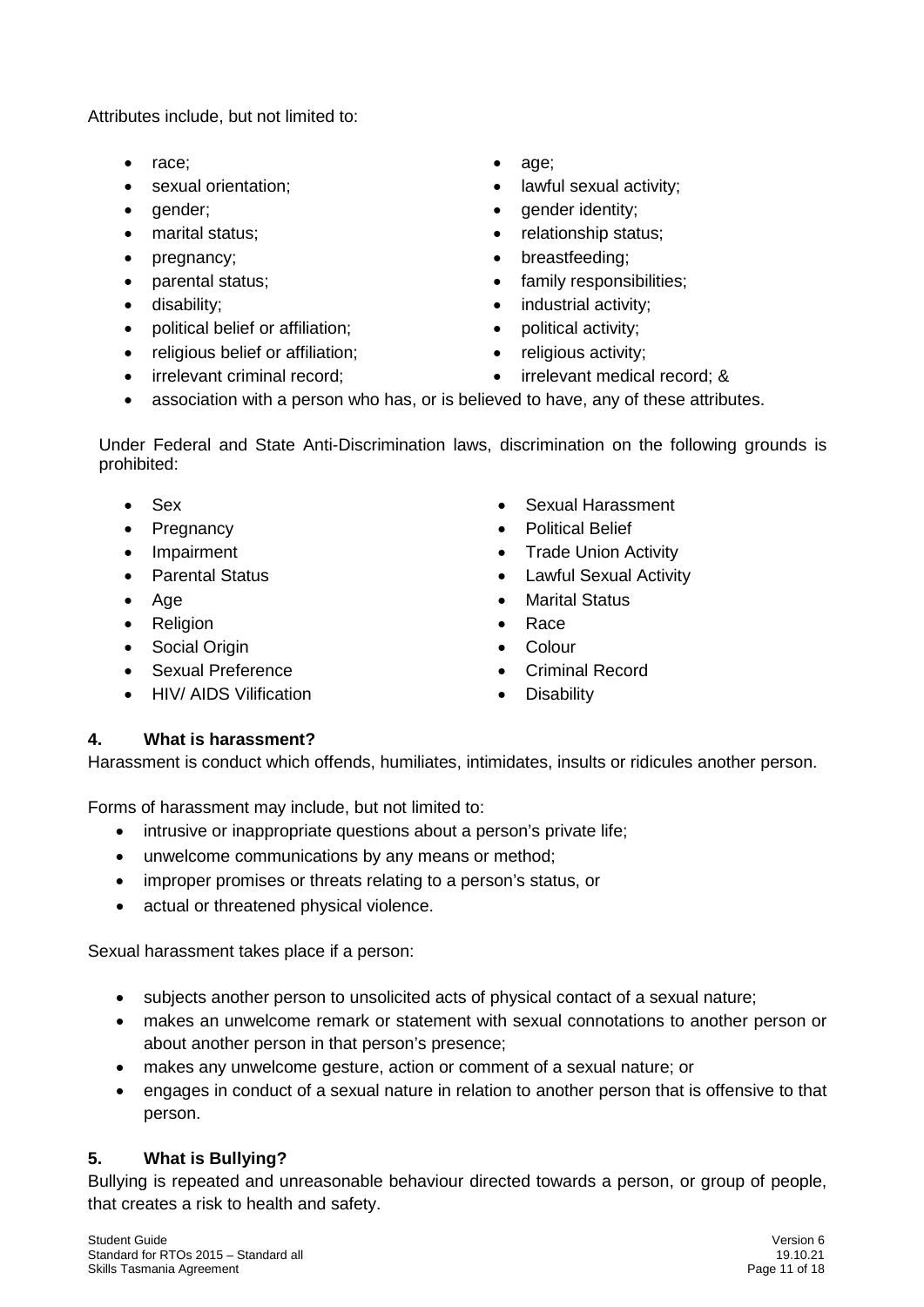Bullying behaviour includes, but not limited to;

- abusive or insulting behaviour;
- yelling or screaming;
- behaviour that humiliates, intimidates, belittles or degrades;
- teasing or making a person the brunt of jokes;
- spreading malicious gossip, rumours or innuendo;
- making improper demands regarding work performance; or
- covert behaviour that is designed to undermine work performance or to cause personal distress;
- repeated unreasonable behaviour;
- public humiliation.

Bullying does not, however, include reasonable management action taken in a reasonable manner to supervise and direct the performance of work, by setting reasonable goals and standards, monitoring and assessing work performance, and by taking appropriate remedial action, including disciplinary procedures where this is warranted.

## **6. Under the Tasmanian** *Anti-Discrimination Act* **1998 Harassment, Bullying and Sexual harassment are unlawful.**

The test is whether a reasonable person having regard to all the circumstances would have anticipated that the other person would be offended, humiliated, insulted or ridiculed.

## **7. Obligations on employees, contractors and board members of Work & Training**

As an Employee of Work & Training, you have an obligation to:

- Treat your colleagues and customers with dignity, courtesy and respect;
- Not to harass, bully or discriminate in the workplace;
- Not to encourage others to harass, bully or discriminate in the workplace;
- Attend training on harassment, bullying and discrimination as arranged by Work & Training or the host business and
- Report any harassment, bullying or discrimination which you experience or witness in the workplace.

## **8. Obligation on host businesses**

As a host business, you have an obligation to:

- Treat all employees of Work & Training with dignity, courtesy and respect;
- Not to harass, bully or discriminate against any employee of Work & Training and
- Not to encourage others to harass, bully or discriminate against any employee of Work & Training.
- Report to Work & Training and harassment, bullying or discrimination involving one of their employees

## **9. Disciplinary action**

Work & Training will not tolerate any harassment, bullying or discrimination and will consider the most appropriate form of discipline on a case-by-case basis. Disciplinary action may include:

- Summary dismissal without notice;
- Written warning;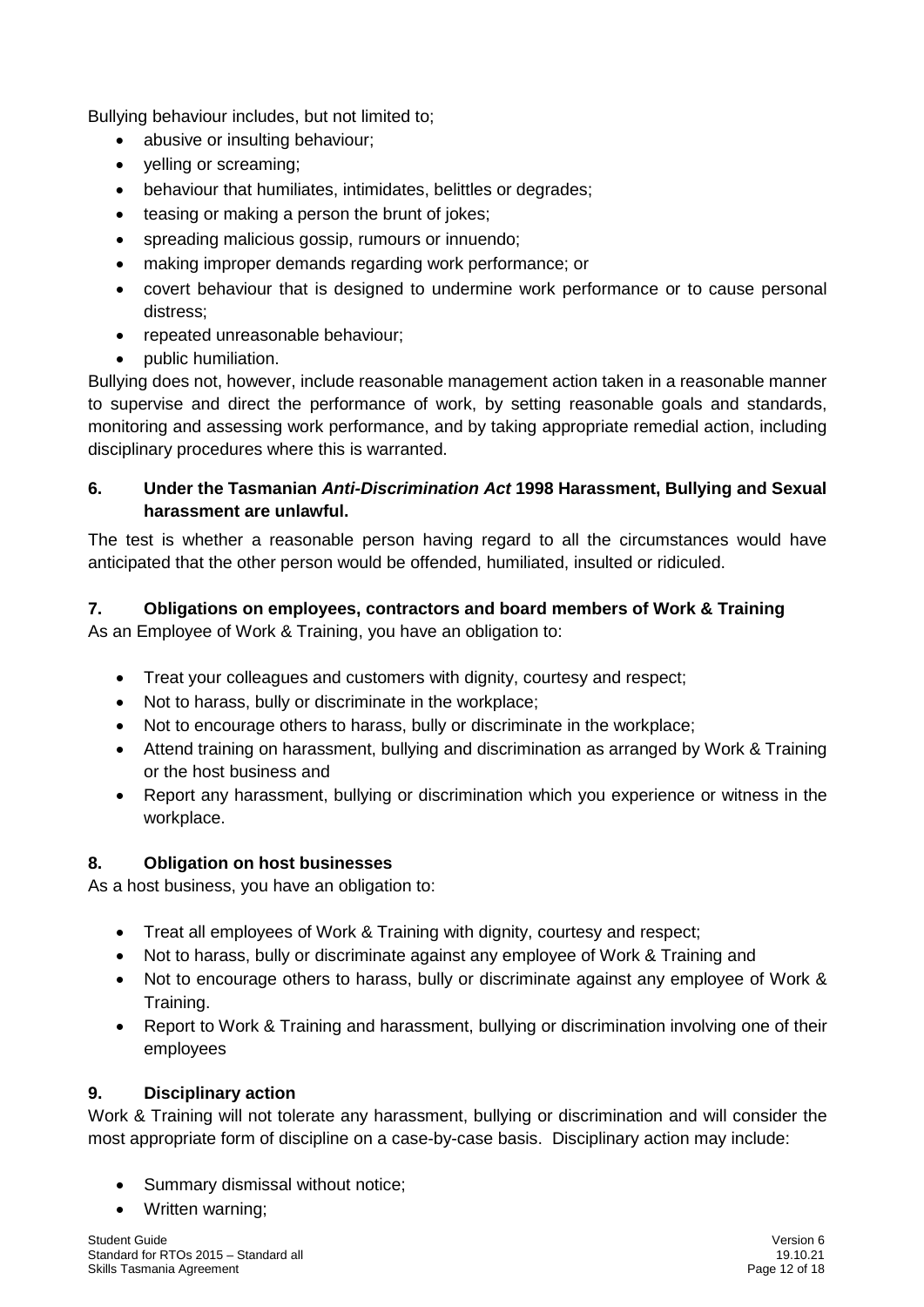- Final warning;
- An apology;
- Transfer to another role;
- Transfer to another host business;
- Requirement to attend anti-discrimination, bullying or harassment training and
- Any other action which Work & Training consider is appropriate in the circumstances.

Work & Training also reserves the right to stand down employees pending an investigation.

Work & Training may terminate all of its contracts for single or multiple placements with a host business in circumstances where a host business or its employees have breached this policy or a provision of the *Anti-Discrimination Act 1998*.

## **10. Reporting harassment, bullying or discrimination**

Work & Training encourages the reporting of any instances of suspected harassment, bullying or discrimination. We are also committed to ensuring that those who make a report in good faith are treated fairly and do not suffer any disadvantage.

Any harassment, bullying or discrimination experienced or witnessed can be reported by contacting your Business Consultant or Team Leader, Manager or General Manager.

All reports and subsequent investigation and any corrective action determined appropriate will be dealt with in a timely and sensitive approach given consideration to the nature of the allegations and parties involved.

## **11. Where to seek help or support**

If you require help and support regarding any matters connected with harassment, bullying or discrimination, please contact your Business Consultant or Team Leader, Manager or General Manager.

#### **12. Complaints procedure**

Any complaints should be made in accordance with the [Complaints Grievance Procedure](http://wt-dc-sp01/sites/Intranet/Documents/Policy%20Documents/Grievance,%20Complaints%20and%20Appeals%20Policy%20and%20Procedure.docx).

See: [www.thelaw.tas.gov.au](http://www.thelaw.tas.gov.au/) [www.comlaw.gov.au](http://www.comlaw.gov.au/) [www.wst.tas.gov.au](http://www.wst.tas.gov.au/)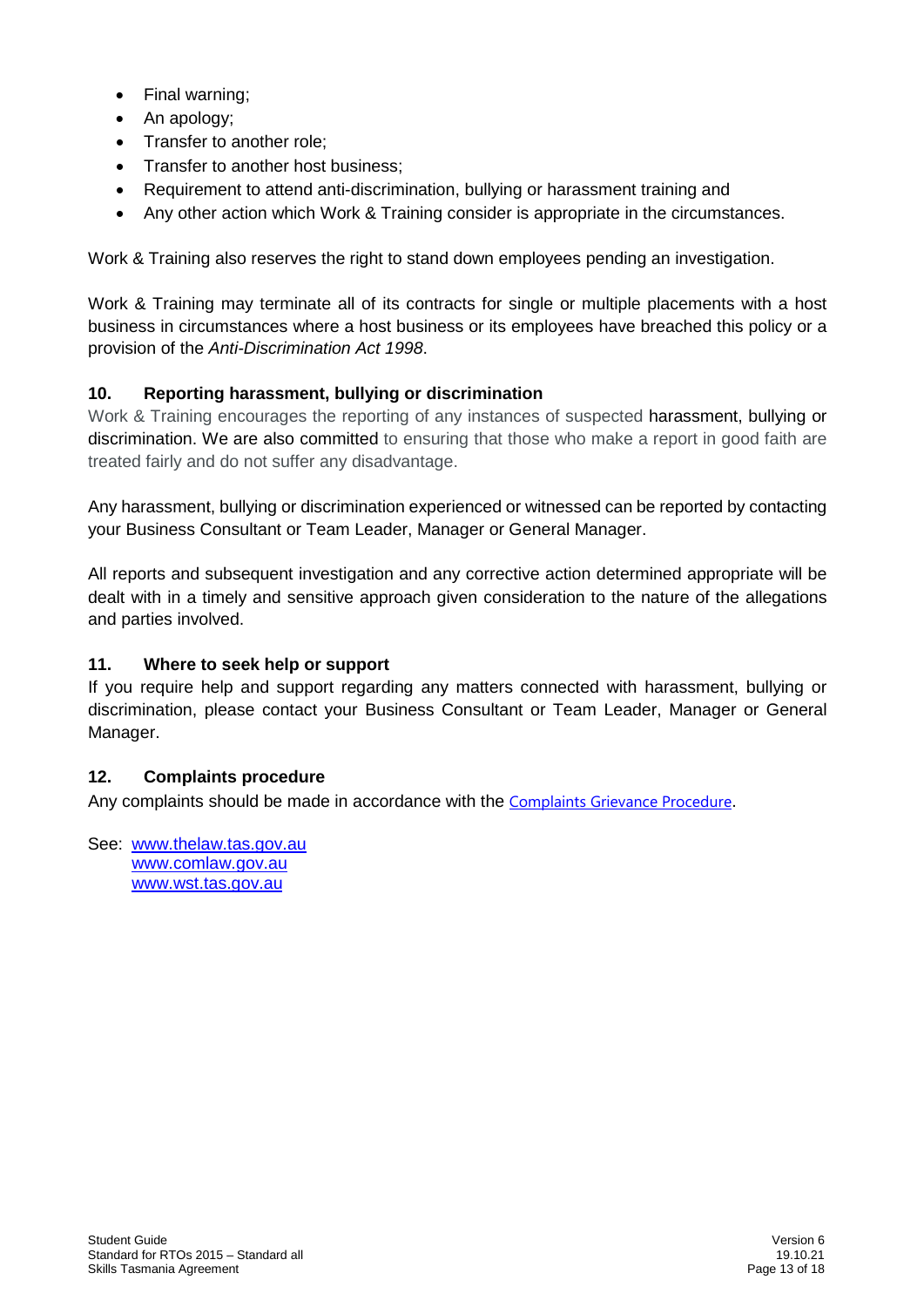# <span id="page-14-0"></span>Grievance, Complaints and Appeals Policy and Procedure

The purpose of this policy and procedure is the fair and effective response to any grievance or complaint raised with Work & Training.

A grievance is defined as a concern or an issue with an assessment, conduct or activities of Work & Training and its employees. A complaint is a formal expression of dissatisfaction with an assessment, conduct or activities of Work & Training and its employees.

The procedure for an assessment appeal or raising a grievance or complaint is to be made freely available to all employees, apprentices, trainees, students and/or clients of Work & Training.

Work & Training are committed to addressing a grievance or complaint promptly and in a timely manner through discussion and agreement between all parties.

Grievance, complaints and appeals must result in immediate acknowledgment and a desired course of action discussed and agreed to with the appellant/complainant. This process must be acted upon at the earliest opportunity and recorded in writing.

| <b>Step</b>    | <b>Action</b>                                         | Who                          |
|----------------|-------------------------------------------------------|------------------------------|
| 1              | Discuss the issue with one of these people as         | <b>Appellant/Complainant</b> |
|                | appropriate*:                                         | e.g.                         |
|                | Supervisor                                            | apprentice/trainee/student/  |
|                | Training Consultant – in the first instance of all    | staff/host business/client   |
|                | cases of an assessment appeal                         |                              |
|                | <b>Business Consultant</b>                            |                              |
|                | Manager<br>$\bullet$                                  |                              |
|                | IntoWork People & Performance department<br>$\bullet$ |                              |
|                | <b>General Manager</b><br>$\bullet$                   |                              |
|                | NOTE: You may choose to discuss the matter first with |                              |
|                | a colleague or other support person and then raise it |                              |
|                | with the appropriate person above.                    |                              |
|                | You may present your complaint/grievance verbally or  |                              |
|                | in writing.                                           |                              |
| $\overline{2}$ | Acknowledge receipt of the grievance, complaint or    | Person who first             |
|                | appeal.                                               | receives the grievance,      |
|                |                                                       | complaint or appeal i.e.     |
|                | NOTE: Acknowledgement is to occur within 48 hours.    | Supervisor                   |
|                |                                                       | <b>Training Consultant</b>   |
|                | Acknowledgement to the complainant may be verbal,     | <b>Business Consultant</b>   |
|                | electronic or written.                                | Manager                      |
|                | Written acknowledgement is to be recorded on the      | People & Performance         |
|                | Complaints Register within three working days.        | department                   |
|                |                                                       | General Manager              |
|                |                                                       |                              |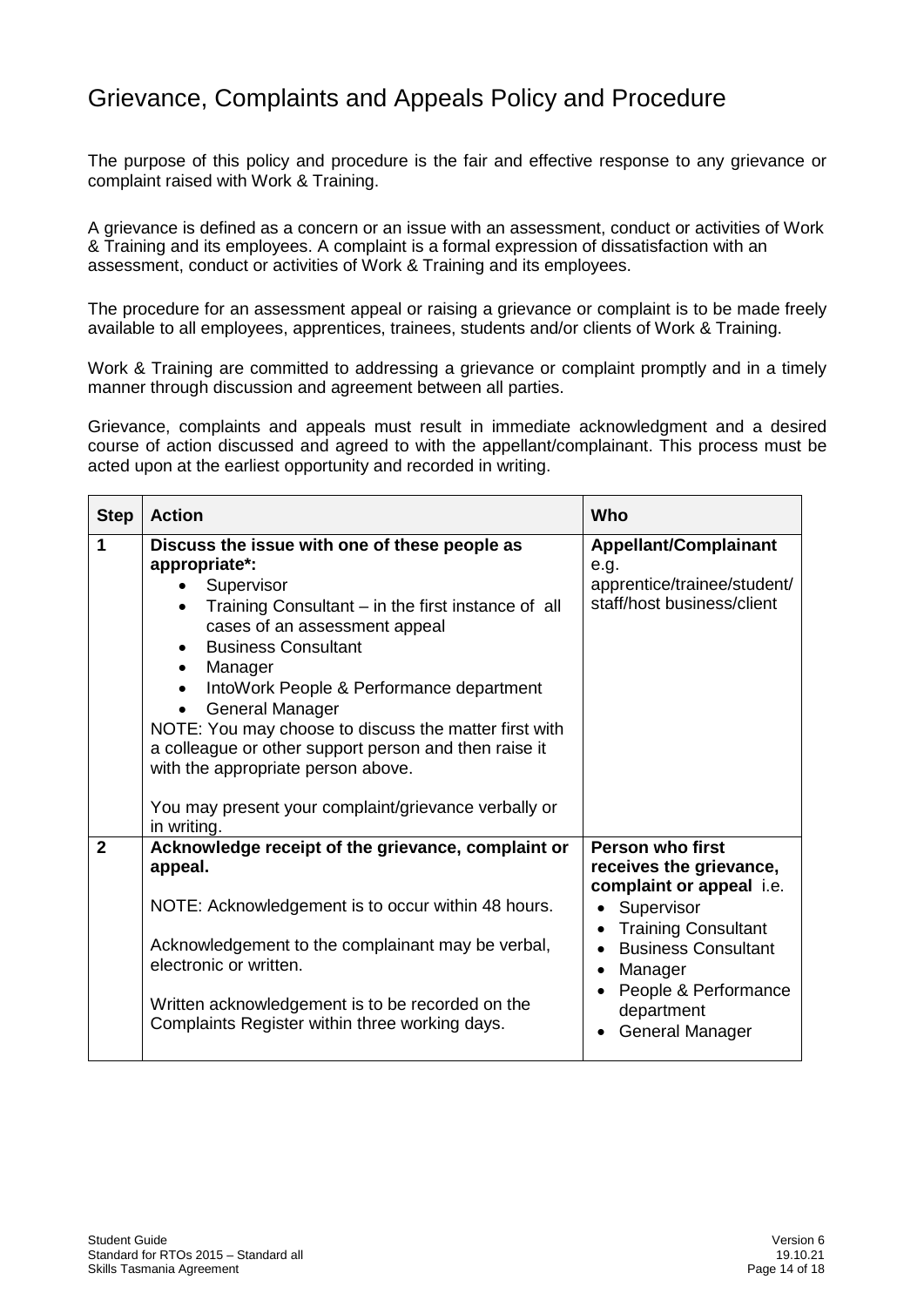| <b>Step</b> | <b>Action</b>                                                                                                                                                                                                                                                                                                                                                                                                                                                                                                                                                                                                                                                                                              | Who                                                                                                                                       |
|-------------|------------------------------------------------------------------------------------------------------------------------------------------------------------------------------------------------------------------------------------------------------------------------------------------------------------------------------------------------------------------------------------------------------------------------------------------------------------------------------------------------------------------------------------------------------------------------------------------------------------------------------------------------------------------------------------------------------------|-------------------------------------------------------------------------------------------------------------------------------------------|
| 3           | Meet, negotiate, document and take agreed course<br>of action.<br>NOTE: Agreed action may include but is not limited to:<br>In the case of assessment appeals, this may<br>include<br>re-assessment by another assessor or a review<br>of the initial decision as appropriate;<br>Discussing possible strategies for use by the<br>$\bullet$<br>complainant;<br>Raising the complaint with the involved parties<br>$\bullet$<br>and negotiating behavioural management<br>strategies if appropriate;<br>Convening a meeting with the complainant and<br>$\bullet$<br>involved parties to negotiate a resolution.<br>The outcome is to be recorded on the Complaints<br>Register within three working days. | As above in addition to<br>the complainant and<br>the alleged offender as<br>appropriate.                                                 |
| 4           | If grievance, complaints and appeals is unresolved,<br>refer it to one or both of the following as appropriate:<br><b>General Manager</b><br>$\bullet$<br>Independent Arbitration.<br>NOTE.<br>Grievance, complaints and appeals will be resolved and<br>each party will be advised of the outcome.<br>The outcome is to be recorded on the Complaints<br>Register within three working days.                                                                                                                                                                                                                                                                                                              | <b>Person who first</b><br>receives the grievance,<br>complaints and<br>appeals and/or the<br>complainant and/or the<br>involved parties. |

\*The complainant may wish to initially discuss the matter with a colleague or other support person. It is acceptable for such a person to accompany the complainant at any stage of the process if desired.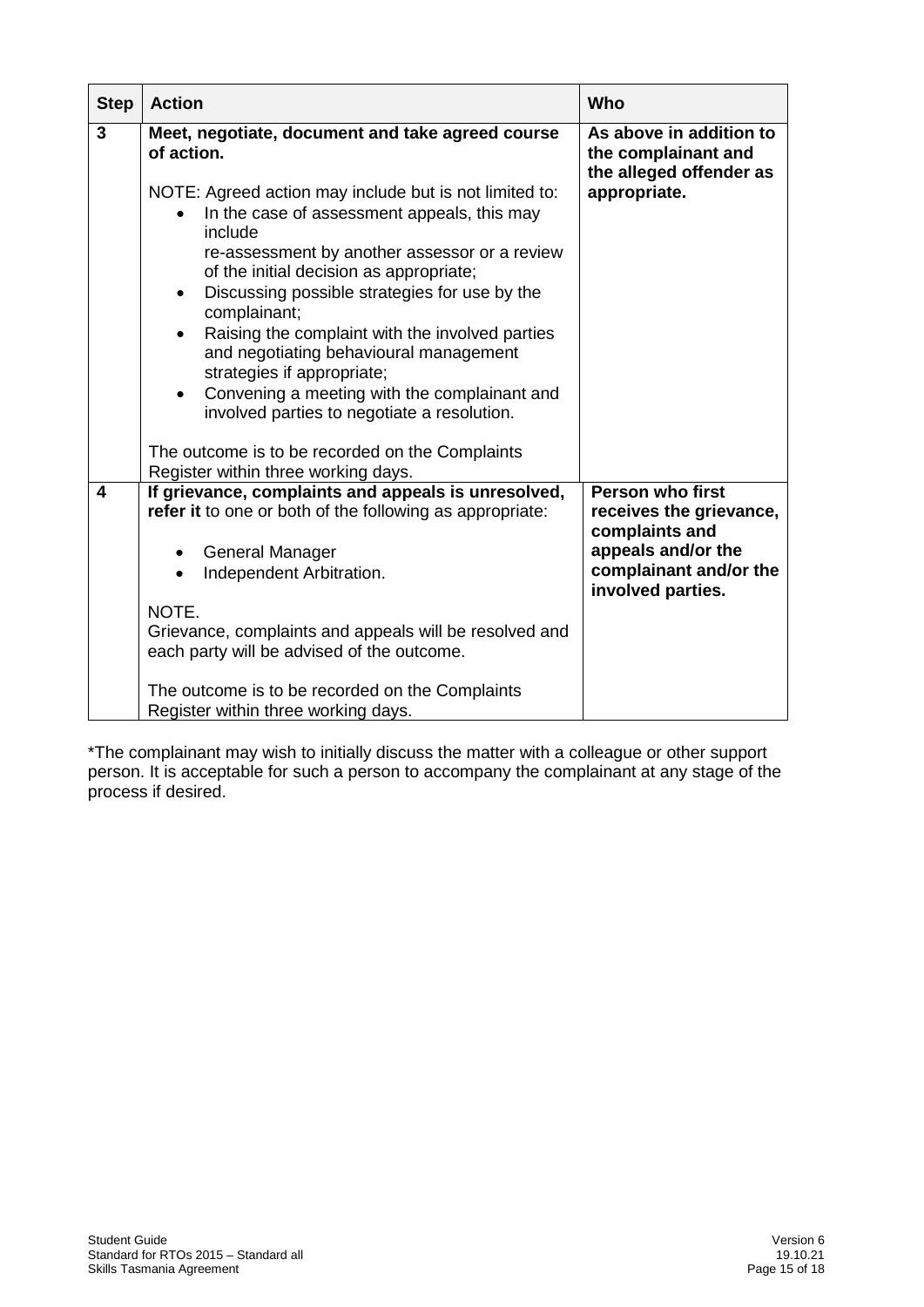# <span id="page-16-0"></span>Access to Training Records

As learners with Work & Training, students are entitled to have access to their current training records. If you require a copy of your completed assessment papers, please notify you Training Consultant who will make a copy for you. Please note, all completed assessment papers will be shredded at the end of the financial year following completion or cancellation.

Copies of previously issued qualifications and/or statements of attainment may also be obtained by contacting the Moonah office on 6214 5177. Please note that a cost of \$35 may be incurred and that appropriate identification will be required.

# <span id="page-16-1"></span>The Commitment of a Student in Training

We have described in detail *our* commitment as the training provider. We ask that students commit to the following:

- Entering discussion enthusiastically
- Giving freely of experience
- Confining discussion to the topic
- Respecting others opinion
- Avoiding private conversations while others are talking
- Listening alertly to the discussion
- Being patient with others
- Appreciate other points of view
- Being punctual at all times
- Avoiding offensive language and topics
- Dressing appropriately.

Bad or inappropriate behaviour will not be tolerated and the Trainer reserves the right to ask you to leave a class or suspend/cancel a training contract.

# <span id="page-16-2"></span>Alcohol, Drugs and Illegal Substances

Possessing, consuming or being under the influence of alcohol or illegal drugs or substances during normal working hours is a workplace health and safety issue and will not be tolerated.

Bad or inappropriate behaviour will not be tolerated and the Trainer reserves the right to ask you to leave a class or suspend/cancel a training contract.